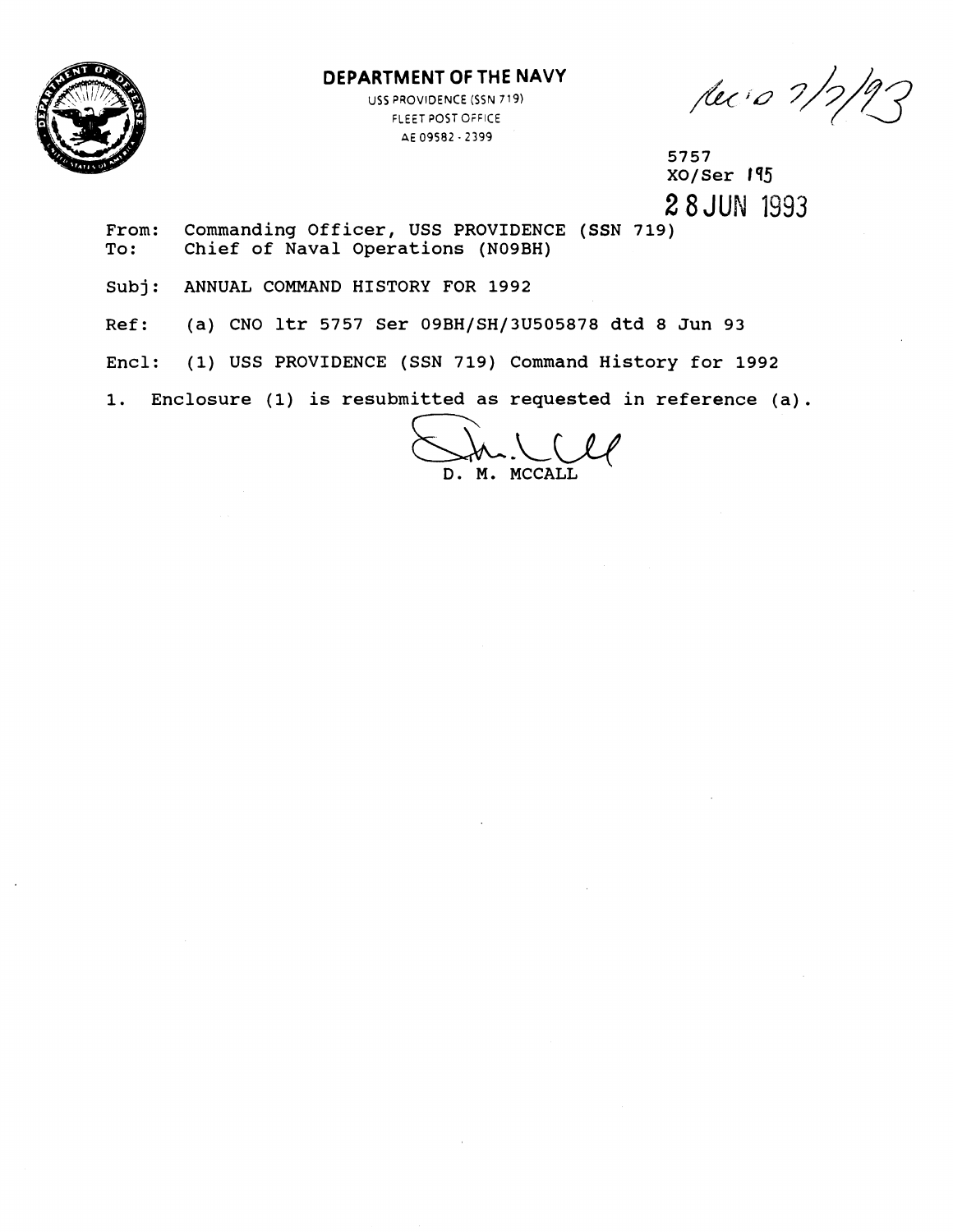## USS PROVIDENCE (SSN 719) COMMAND HISTORY - 1992

| COMMAND COMPOSITION AND ORGANIZATION: Prior to 16 Sep 92                  |                                                                                       |
|---------------------------------------------------------------------------|---------------------------------------------------------------------------------------|
| Commander Submarine Force<br>U. S. Atlantic Fleet                         | VADM H. G. CHILES, JR.                                                                |
| Commander, Submarine Group TWO                                            | RADM H. W. HABERMEYER                                                                 |
| Squadron TWELVE                                                           | Commander Submarine Development CAPT E. P. GIAMBASTIANI                               |
| Commanding Officer, USS PROVIDENCE CDR D. M. McCALL<br>(SSN 719)          |                                                                                       |
| Homeported: Groton, Connecticut<br>Unit Identification Code: 21029        |                                                                                       |
| COMMAND COMPOSITION AND ORGANIZATION: After 16 Sep 92                     |                                                                                       |
| Commander Submarine Force<br>U. S. Atlantic Fleet                         | VADM H. G. CHILES, JR.                                                                |
| Commander, Submarine Group SIX RADM T. J. ROBERTSON                       |                                                                                       |
| Commanding Officer, USS PROVIDENCE CDR D. M. McCALL<br>(SSN 719)          |                                                                                       |
| Homeported: Charleston, South Carolina<br>Unit Identification Code: 21029 |                                                                                       |
| CHRONOLOGY:                                                               |                                                                                       |
| $1$ JAN - 5 JAN                                                           | Holiday Standown                                                                      |
| $6$ JAN $-$ 9 JAN                                                         | Inport Groton, CT                                                                     |
| 10 JAN - 16 JAN                                                           | Underway for Tactical Readiness<br>Evaluation                                         |
| 17 JAN - 19 JAN                                                           | Torpedo Proficiency, AUTEC Bahamas                                                    |
| $20$ JAN - 23 JAN                                                         | Services with HAMMERHEAD<br>(LANTSUBASWEX 1-91)                                       |
| $24$ JAN - 29 JAN                                                         | Moored Port Canaveral, FL for<br>inport A-6 testing for DMP                           |
| $30$ JAN - 3 FEB                                                          | Underway enroute to Groton, CT and<br>to conduct A-6 at sea testing for<br><b>DMP</b> |

Enclosure (1)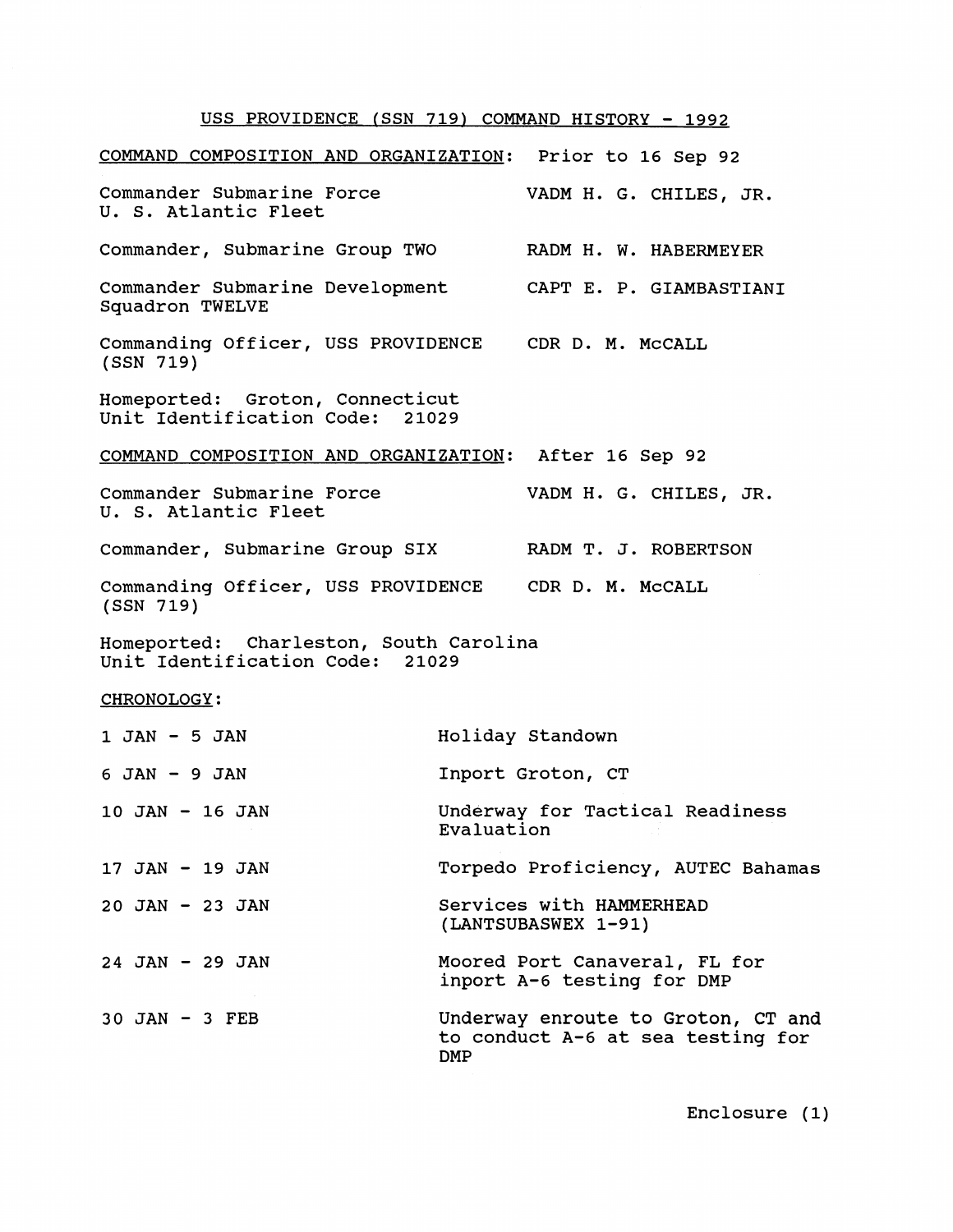| $3$ FEB $-4$ FEB   | Local media ride                                                   |
|--------------------|--------------------------------------------------------------------|
| 4 FEB - 28 FEB     | Inport A-6 pre-DMP testing                                         |
| 4 $FEB$ - 15 MAR   | A-6 pre-DMP upkeep                                                 |
| 16 MAR - 20 MAR    | Underway for Sea Trials                                            |
| 20 MAR             | Moored Groton, CT                                                  |
| 21 MAR - 22 MAR    | Inport Groton, CT                                                  |
| $23$ MAR - 26 MAR  | Underway for at sea training                                       |
| 26 MAR - 30 MAR    | Moored Groton, CT for inport<br>training                           |
| $30$ MAR $-$ 3 APR | Underway for at sea training and<br>services with USS PHILADELPHIA |
| $3$ APR $-$ 5 APR  | Moored Groton, CT                                                  |
| $6$ APR - 12 APR   | Upkeep Groton, CT                                                  |
| 13 APR - 16 APR    | Underway for Harpoon and Tomahawk<br>Proficiency, AUTEC, Bahamas   |
| 17 APR - 20 APR    | Moored Port Everglades, FL for port<br>visit                       |
| $21$ APR - 24 APR  | Underway for LANTSECEX 1-92 (JAXOA)                                |
| 24 APR             | BSP, Kings Bay, GA                                                 |
| 24 APR $-$ 30 APR  | P-3 ASWEX, NBOAS                                                   |
| 30 APR - 10 MAY    | Moored Groton, CT for inport<br>training                           |
| 11 MAY - 15 JUN    | Upkeep Groton, CT                                                  |
| 16 JUN - 18 JUN    | Underway for REFTRA                                                |
| 19 JUN             | VIP Cruise                                                         |
| 19 JUN - 21 JUN    | Enroute to Port Canaveral, FL                                      |
| 22 JUN - 26 JUN    | TRAMID Operations                                                  |
| $26$ JUN - $6$ JUL | Port Visit, Port Canaveral, FL                                     |

Enclosure **(1)** 

**2**